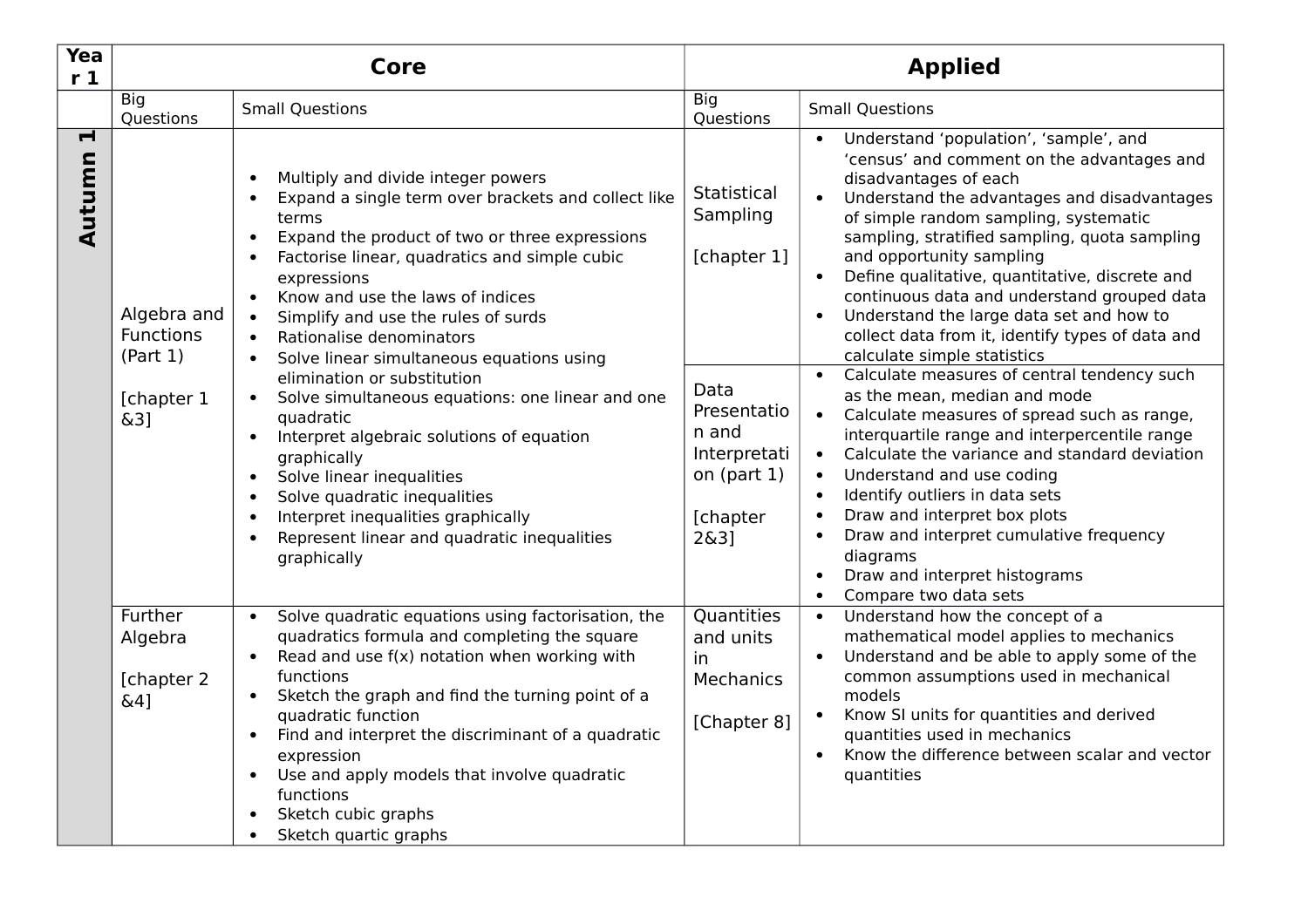| Sketch reciprocal graphs of the form $y = \frac{a}{x}$<br>and               |
|-----------------------------------------------------------------------------|
| $y = \frac{a}{2}$                                                           |
| Use intersection points of graphs to solve<br>equations<br>Translate graphs |
| Stretch graphs<br>Transform graphs of unfamiliar functions                  |

|                       |                        | • Find the derivative, $f'(x)$ or $\frac{dy}{dx}$ , of a simple<br>function<br>Use the derivative to solve problems involving<br>gradients, tangents and normal                                                                                                    | Probability<br>[Chapter 5]       | Calculate probabilities for single events<br>Draw and interpret Venn diagrams<br>Understand mutually exclusive and<br>independent events, and determine whether<br>two events are independent<br>Use and understand tree diagrams                                                                           |
|-----------------------|------------------------|--------------------------------------------------------------------------------------------------------------------------------------------------------------------------------------------------------------------------------------------------------------------|----------------------------------|-------------------------------------------------------------------------------------------------------------------------------------------------------------------------------------------------------------------------------------------------------------------------------------------------------------|
|                       | Differentiati<br>on.   | Identify increasing and decreasing functions<br>Find the second order derivative, $f''(x)$ or                                                                                                                                                                      |                                  | Understand and use simple discrete                                                                                                                                                                                                                                                                          |
| $\mathbf N$<br>Autumn | [ $ch 12$ ]            | $\frac{d^2y}{dx^2}$ , of a simple function<br>Find stationary points of functions and determine<br>their nature<br>Sketch the gradient function of a given function<br>Model real-life situation with differentiation                                              | Statistical<br>Distributio<br>ns | probability distributions including the discrete<br>uniform distribution<br>Understand the binomial distribution as a<br>model and comment on appropriateness<br>Calculate individual probabilities for the<br>binomial distribution<br>Calculate cumulative probabilities for the<br>binomial distribution |
|                       | Integration<br>[ch 13] | Find y given $\frac{dy}{dx}$ for $x^n$<br>Integrate polynomials<br>• Find $f(x)$ , given $f'(x)$ and a point on the<br>curve<br>Evaluate a definite integral<br>Find the area bounded by a curve and the x-axis<br>Find areas bounded by curves and straight lines | Kinematics<br>[Chapter 9]        | Understand and interpret displacement-time<br>graphs<br>Understand and interpret velocity-time graphs<br>Derive the constant acceleration formulae and<br>use them to solve problems<br>Use the constant acceleration formulae to<br>solve problems involving vertical motion under<br>gravity              |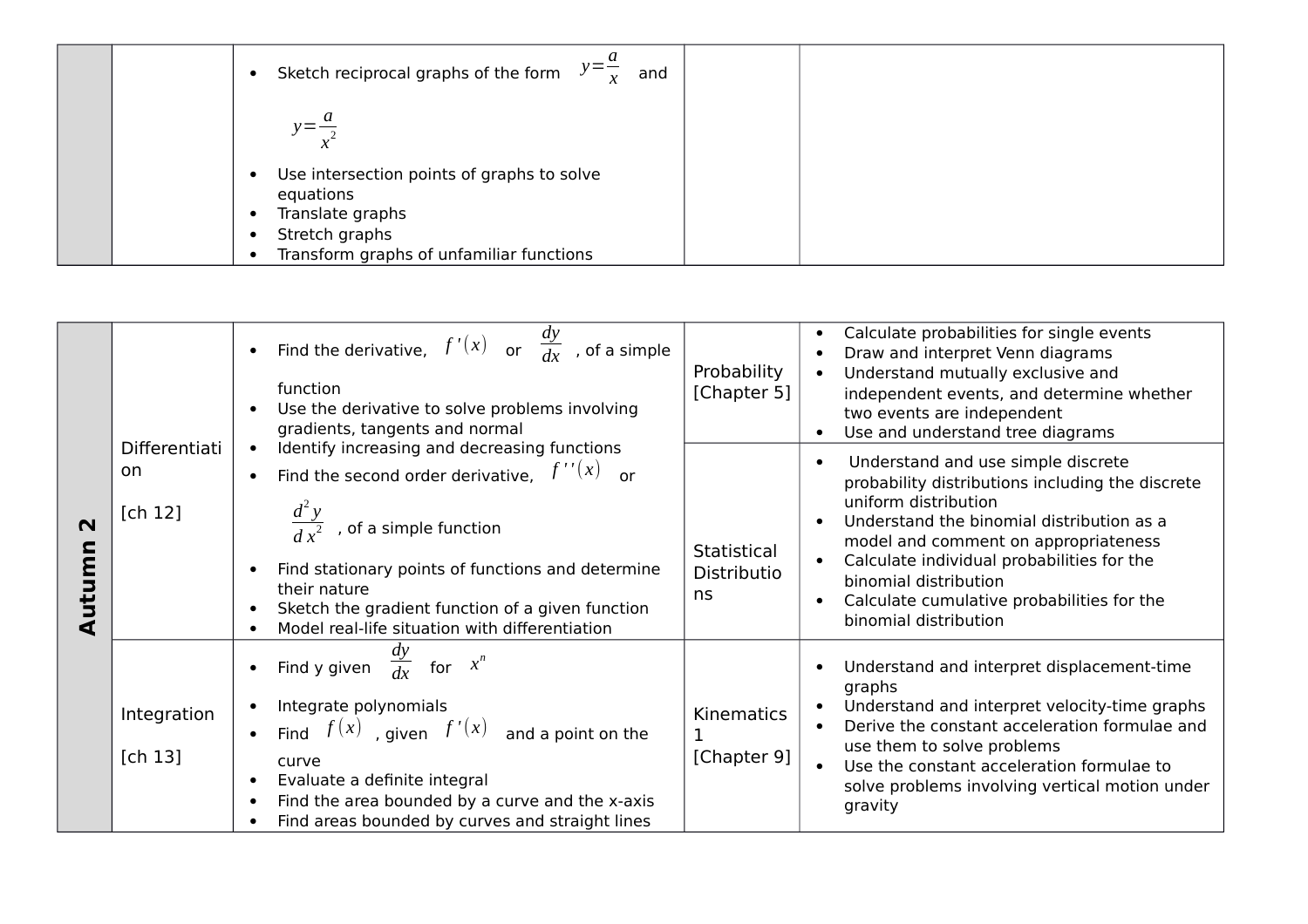| Н<br><u>ia</u> | <b>Vectors</b><br>(2D)<br>[ch 11]                                | Use vectors in two dimensions<br>Use column vectors and carry out arithmetic<br>operations on vectors<br>Calculate the magnitude and direction of a vector<br>Understand and use position vectors<br>Use vectors to solve geometric problems<br>Understand vector magnitude and use vectors in<br>speed and distance calculations<br>Use vectors to solve problems in context | Statistical<br><b>Hypothesis</b><br>Testing<br>[Chapter 7] | Understand the language and concepts of<br>hypothesis testing<br>Understand that a sample is used to make an<br>inference about a population<br>Find critical values of binomial distribution<br>using tables<br>Carry out a one-tailed test for the proportion of<br>the binomial distribution and interpret the<br>results<br>Carry out a two-tailed test for the proportion of<br>the binomial distribution and interpret the<br>results |
|----------------|------------------------------------------------------------------|-------------------------------------------------------------------------------------------------------------------------------------------------------------------------------------------------------------------------------------------------------------------------------------------------------------------------------------------------------------------------------|------------------------------------------------------------|---------------------------------------------------------------------------------------------------------------------------------------------------------------------------------------------------------------------------------------------------------------------------------------------------------------------------------------------------------------------------------------------------------------------------------------------|
|                | Coordinate<br>Geometry<br>in the $(x, y)$<br>plane<br>[ch 5 & 6] | Calculate the gradient of a line joining a pair of<br>points<br>Understand the link between the equation of a<br>line, and its gradient and intercept<br>Find the equation of a line given (i) the gradient<br>and one point on the line or (ii) two points on the<br>line<br>Fine the point of intersection for a pair of straight                                           | Forces and<br>Newton's<br>Laws<br>[Chapter<br>10]          | Draw force diagrams and calculate resultant<br>forces<br>Understand and use Newton's first law<br>$\bullet$<br>Calculate resultant forces by adding vectors<br>Understanding and use Newton's second law,<br>$F = ma$<br>Apply Newton's second law to vector forces                                                                                                                                                                         |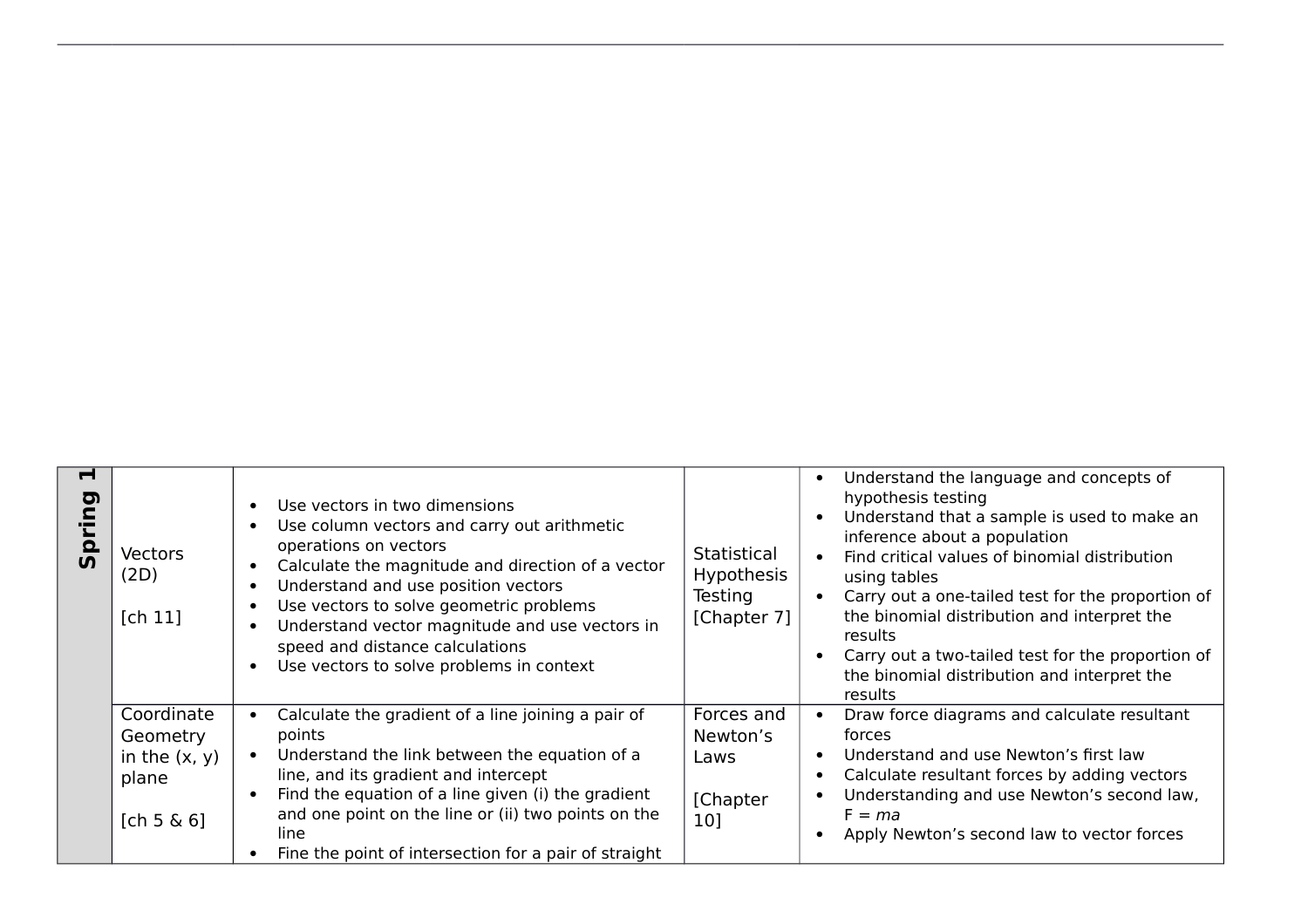| Trigonometr<br>У | lines<br>Know and use the rules for parallel and<br>perpendicular gradients<br>Solve length and area problems on coordinate<br>grids<br>Use straight line graphs to construct mathematical<br>models<br>Find the mid-point of a line segment<br>Find the equation of the perpendicular bisector to<br>$\bullet$<br>a line segment<br>Know how to find the equation of a circle<br>$\bullet$<br>Solve geometric problems involving straight lines<br>and circles<br>Use circle properties to solve problems on<br>$\bullet$<br>coordinate grids<br>Find the angle in a semicircle and solve other<br>problems involving circles and triangles<br>Use the cosine rule to find a missing side or angle<br>$\bullet$<br>Use the sine rule to find a missing side or angle<br>Find the area of triangle using an appropriate<br>$\bullet$<br>formula<br>Solve problems involving triangles | and acceleration<br>Understand and use Newton's third law<br>Solve problems involving connected particles |
|------------------|---------------------------------------------------------------------------------------------------------------------------------------------------------------------------------------------------------------------------------------------------------------------------------------------------------------------------------------------------------------------------------------------------------------------------------------------------------------------------------------------------------------------------------------------------------------------------------------------------------------------------------------------------------------------------------------------------------------------------------------------------------------------------------------------------------------------------------------------------------------------------------------|-----------------------------------------------------------------------------------------------------------|
| [ch 9]           | Sketch the graphs of the sine, cosine and tangent<br>functions<br>Sketch simple transformations of these graphs                                                                                                                                                                                                                                                                                                                                                                                                                                                                                                                                                                                                                                                                                                                                                                       |                                                                                                           |

| $\mathbf N$<br><b>D</b><br>$\overline{u}$ | Trigonometr<br>[ch 10] | Calculate the sine, cosine and tangent of any<br>angle<br>Know the exact trigonometric ratios for 30°, 45°<br>and $60^\circ$<br>$tan\theta = \frac{sin\theta}{2}$<br>Know and use the relationships<br>and<br>$cos\theta$<br>$\sin^2 \theta + \cos^2 \theta = 1$ | Data<br>Presentatio<br>n and<br>Interpretati<br>on (part 2)<br>[Chapter 4] | Draw and interpret scatter diagrams for the<br>bivariate data<br>Interpret correlation and understand that it<br>does not imply causation<br>Understand when you can use a regression line<br>to make predictions |
|-------------------------------------------|------------------------|------------------------------------------------------------------------------------------------------------------------------------------------------------------------------------------------------------------------------------------------------------------|----------------------------------------------------------------------------|-------------------------------------------------------------------------------------------------------------------------------------------------------------------------------------------------------------------|
|-------------------------------------------|------------------------|------------------------------------------------------------------------------------------------------------------------------------------------------------------------------------------------------------------------------------------------------------------|----------------------------------------------------------------------------|-------------------------------------------------------------------------------------------------------------------------------------------------------------------------------------------------------------------|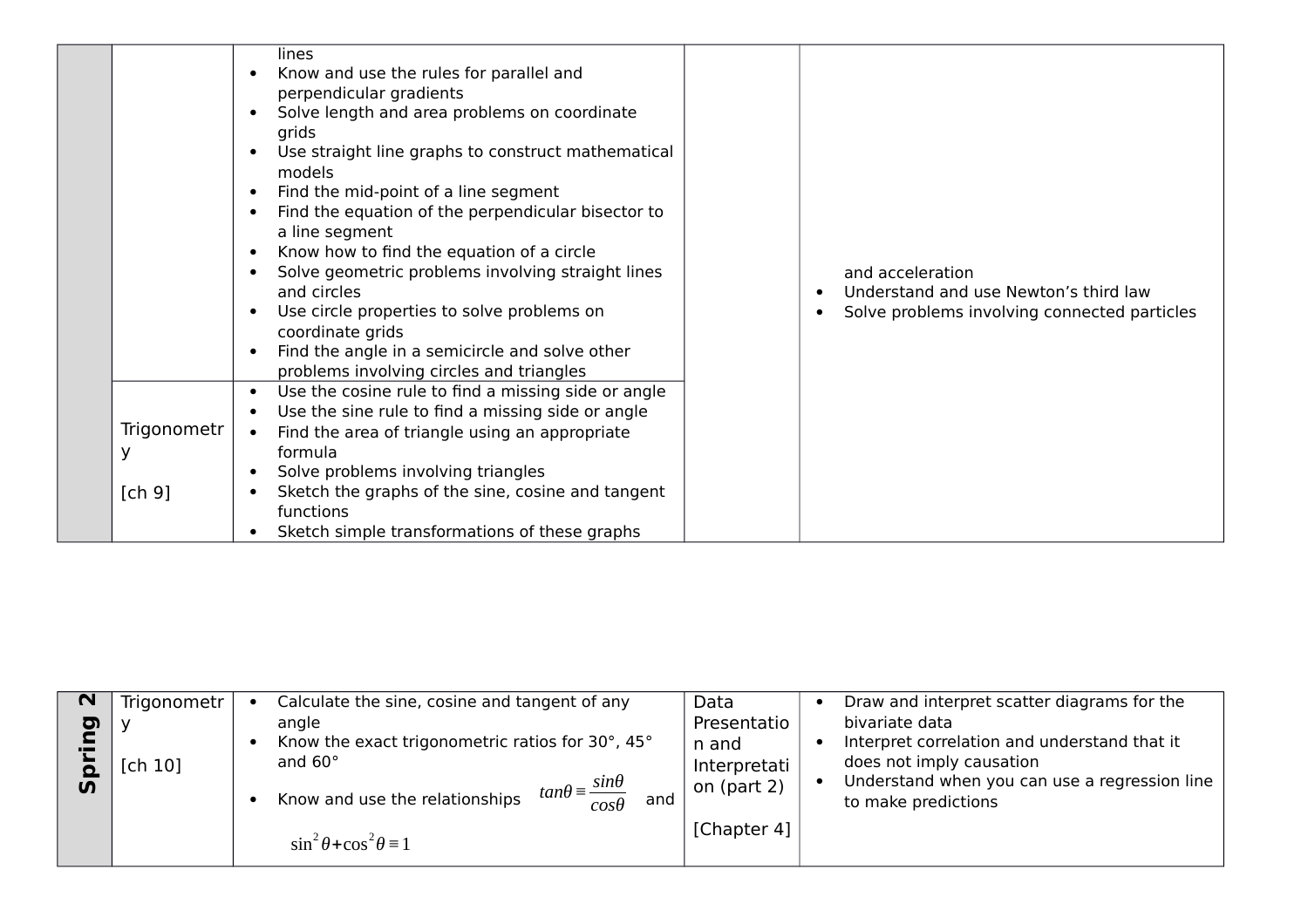|                                                          | Solve simple trigonometric equations of the forms<br>$\bullet$<br>$sin\theta = k$ , $cos\theta = k$ and $tan\theta = k$<br>Solve more complicated trigonometric equations<br>of the forms $\sin n\theta = k$ and $\sin (\theta \pm \alpha) = k$<br>and<br>equivalent equations involving cos and tan<br>Solve trigonometric equations that produce<br>$\bullet$<br>quadratics                                                                                                                                                                                                                                                        |                                      |                                                                                                                                                                                                                                                                                                                                               |
|----------------------------------------------------------|--------------------------------------------------------------------------------------------------------------------------------------------------------------------------------------------------------------------------------------------------------------------------------------------------------------------------------------------------------------------------------------------------------------------------------------------------------------------------------------------------------------------------------------------------------------------------------------------------------------------------------------|--------------------------------------|-----------------------------------------------------------------------------------------------------------------------------------------------------------------------------------------------------------------------------------------------------------------------------------------------------------------------------------------------|
| Algebra and<br><b>Functions</b><br>part 2)<br>[ch 7 & 8] | Cancel factors in algebraic fractions<br>$\bullet$<br>Divide a polynomial by a linear expression<br>Use the factor theorem to factorise a cubic<br>expression<br>Construct mathematical proofs using algebra<br>Use proof by exhaustion and disproof by counter-<br>$\bullet$<br>example<br>Use Pascal's triangle to identify binomial<br>coefficients and use them to expand simple<br>binomial expressions<br>Use combinations and factorial notation<br>Use the binomial expansion to expand brackets<br>Find individual coefficients in a binomial expansion<br>Make approximations using the binomial<br>$\bullet$<br>expansion | <b>Kinematics</b><br>[Chapter<br>11] | Understand that displacement, velocity and<br>acceleration may be given as functions of time<br>Use differentiation to solve kinematics<br>$\bullet$<br>problems<br>Use calculus to solve problems involving<br>maxima and minima<br>Use integration to solve kinematics problems<br>Use calculus to derive constant acceleration<br>formulae |

| <u>ທ</u> | I Exponential<br>and<br>Logarithms | Sketch graphs of the form $y = a^2$<br>$v=e^{\lambda}$<br>and<br>transformations of these graphs<br>Differentiate<br>and understand why this result | Normal<br>Distributio | Understand the normal distribution and the<br>characteristics of a normal distribution<br>Find the percentage points on a standard<br>normal curve |
|----------|------------------------------------|-----------------------------------------------------------------------------------------------------------------------------------------------------|-----------------------|----------------------------------------------------------------------------------------------------------------------------------------------------|
|          |                                    |                                                                                                                                                     |                       |                                                                                                                                                    |

| Algebraic                         | Multiply and divide two or more algebraic fractions                                                                             | Forces at                                     | Resolve forces into components                 |
|-----------------------------------|---------------------------------------------------------------------------------------------------------------------------------|-----------------------------------------------|------------------------------------------------|
| and Partial                       | Add or subtract two or more algebraic fractions                                                                                 | any angle                                     | Use the triangle law to find a resultant force |
| Fractions                         | Convert an expression with linear factors in the<br>denominator into partial fractions                                          | part 1)<br>inclined planes                    | Solve problems involving smooth or rough       |
| [ch 1.2, 1.3, $ $<br>$1.4, 1.5$ ] | Convert an expression with repeated linear factors<br>in the denominator into partial fractions<br>Divide algebraic expressions | [Chapter 5]<br>friction<br>Use $F \leq \mu R$ | Understand friction and the coefficient of     |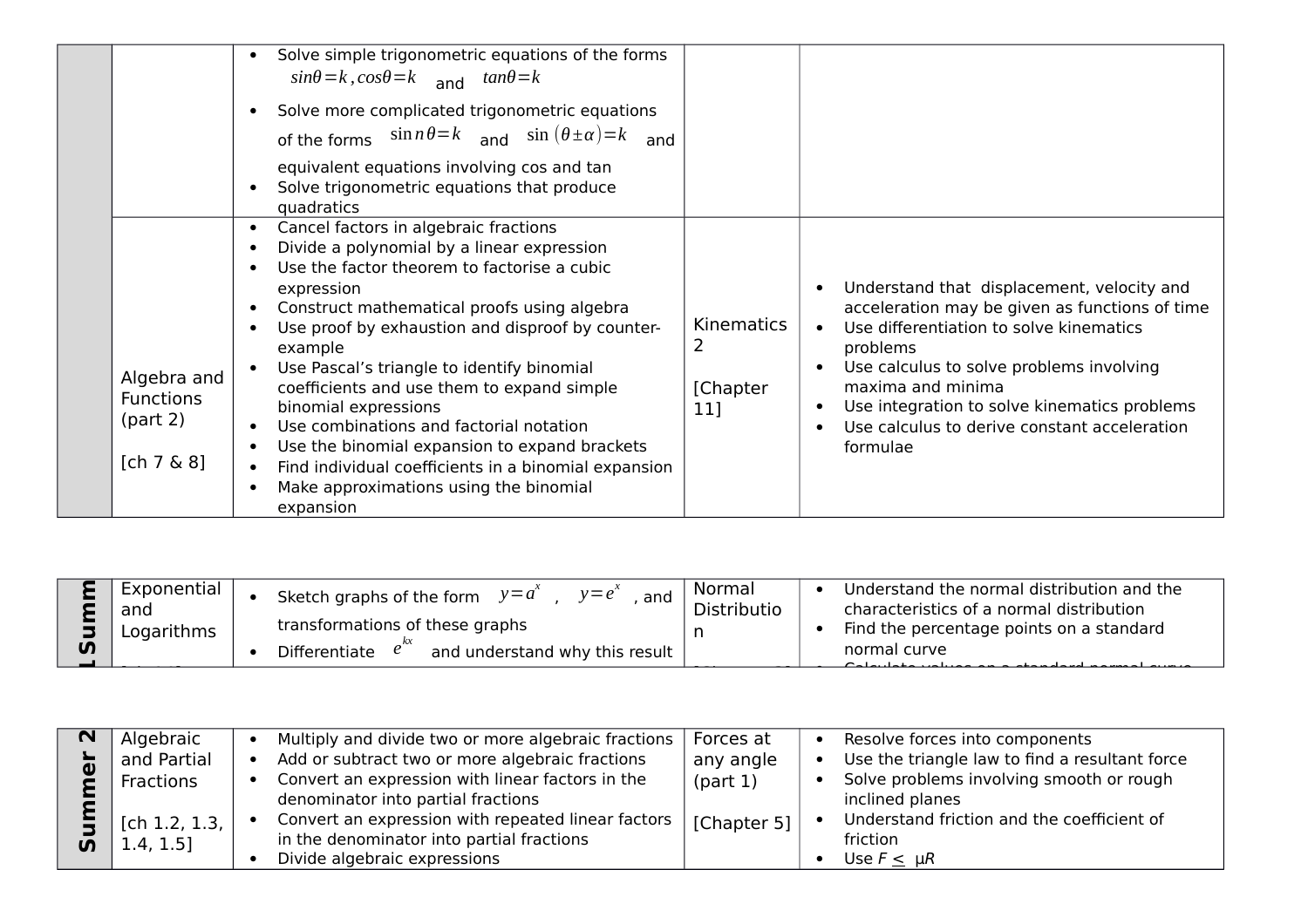|                                               | Convert an improper fraction into partial fraction<br>$\bullet$<br>form                                                                                                                                                                                                                                                                                                                                                                                                                                                                                                                                                                                                                                                                                                                                                                                                                                                                                         |  |
|-----------------------------------------------|-----------------------------------------------------------------------------------------------------------------------------------------------------------------------------------------------------------------------------------------------------------------------------------------------------------------------------------------------------------------------------------------------------------------------------------------------------------------------------------------------------------------------------------------------------------------------------------------------------------------------------------------------------------------------------------------------------------------------------------------------------------------------------------------------------------------------------------------------------------------------------------------------------------------------------------------------------------------|--|
| Trigonometr<br>$y$ (Part 1)<br>[ch 5 $\& 6$ ] | Convert between degrees and radians and apply<br>$\bullet$<br>this to trigonometric graphs and their<br>transformations<br>Know exact values of angles measured in radians<br>$\bullet$<br>Find an arc length using radians<br>$\bullet$<br>Find areas of sectors and segments using radians<br>$\bullet$<br>Solve trigonometric equations in radians<br>$\bullet$<br>Use approximate trigonometric values when $\theta$ is<br>$\bullet$<br>small<br>Understand the definitions of secant, cosecant and<br>$\bullet$<br>cotangent and their relationship to cosine, sine<br>and tangent<br>Understand the graphs of sec, cosec and cot and<br>their domain and range<br>Simplify expressions, prove simple identities and<br>solve equations involving sec, cosec and cot<br>Prove and use $sec^2 x \equiv 1 + tan^2 x$ and<br>$\csc^2 x \equiv 1 + \cot^2 x$<br>Understand and use inverse trigonometric<br>$\bullet$<br>functions and their domain and ranges |  |
| Differentiati<br>on<br>[ch 9]                 | Differentiate trigonometric functions<br>$\bullet$<br>Differentiate exponentials and logarithms<br>$\bullet$<br>Differentiate functions using the chain, product<br>$\bullet$<br>and quotient rules<br>Differentiate parametric functions<br>$\bullet$<br>Differentiate functions which are defined implicitly<br>$\bullet$<br>Use the second derivative to describe the<br>$\bullet$<br>behaviour of a function<br>Solve problems involving connected rates of<br>change and construct simple differential equations                                                                                                                                                                                                                                                                                                                                                                                                                                           |  |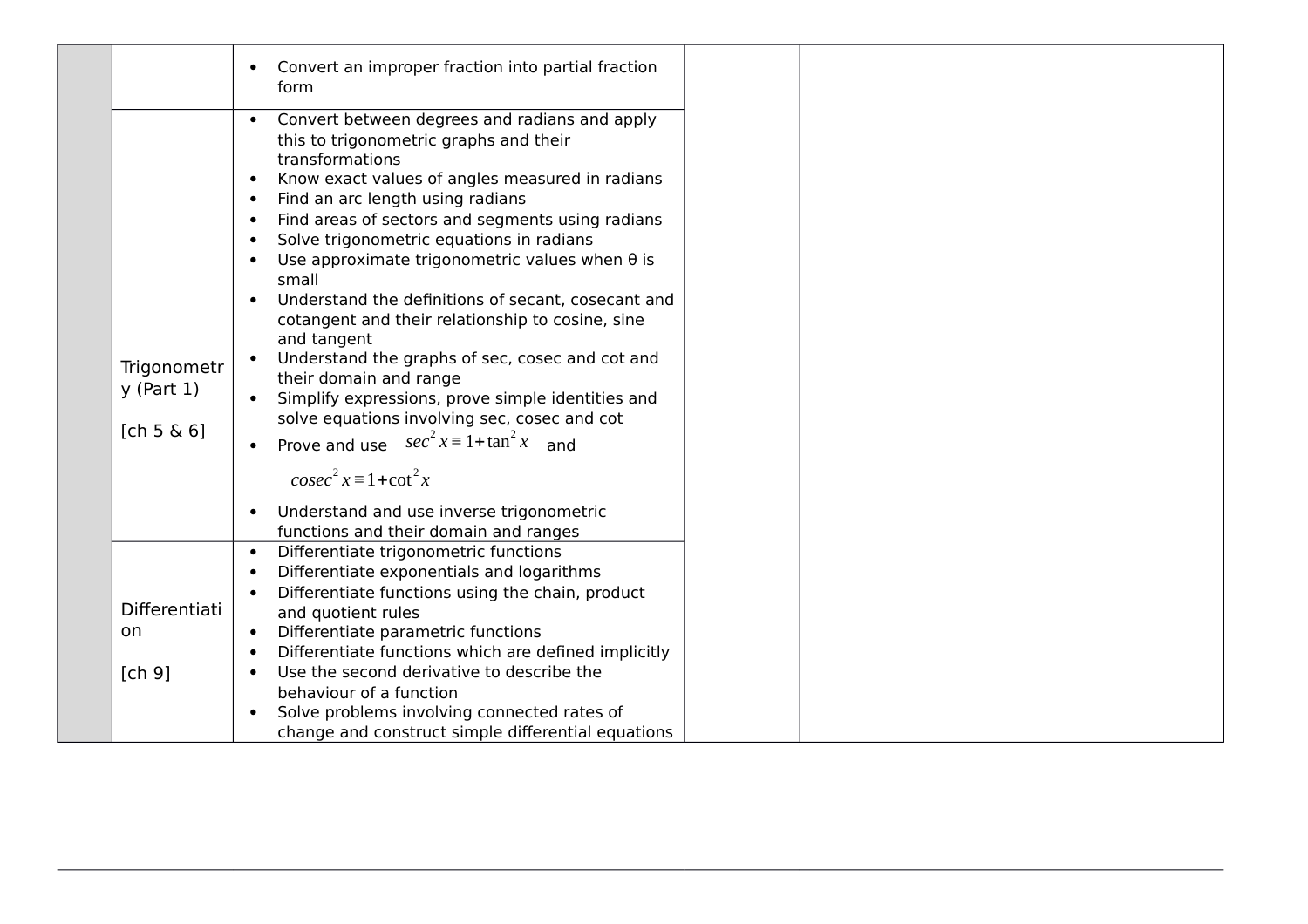| Yea<br>r <sub>2</sub> |                        | Core                                                                                                                                                                                                                                                                                                                                                                                                                                                                                                                                                                                                                                                                                             |                                                | <b>Applied</b>                                                                                                                                                                                                                                                                   |  |
|-----------------------|------------------------|--------------------------------------------------------------------------------------------------------------------------------------------------------------------------------------------------------------------------------------------------------------------------------------------------------------------------------------------------------------------------------------------------------------------------------------------------------------------------------------------------------------------------------------------------------------------------------------------------------------------------------------------------------------------------------------------------|------------------------------------------------|----------------------------------------------------------------------------------------------------------------------------------------------------------------------------------------------------------------------------------------------------------------------------------|--|
|                       | Big<br>Questions       | <b>Small Questions</b>                                                                                                                                                                                                                                                                                                                                                                                                                                                                                                                                                                                                                                                                           | Big<br>Questions                               | <b>Small Questions</b>                                                                                                                                                                                                                                                           |  |
| Н<br>utumn            | Integration<br>[ch 11] | Integrate standard mathematical functions<br>$\epsilon$<br>including trigonometric and exponential functions<br>and use the reverse of the chain rule to integrate<br>functions of the form $f(ax+b)$<br>Use trigonometric identities in integration<br>Use the reverse of the chain rule to integrate more<br>complex functions<br>Integrate functions by making a substitution, using<br>$\bullet$<br>integration by parts and using partial fractions<br>Use integration to find the area under a curve<br>Use the trapezium rule to approximate the area<br>under a curve<br>Solve simple differential equations and model real-<br>$\bullet$<br>life situations with differential equations | Application<br>0t<br>Kinematics<br>[Chapter 6] | Model motion under gravity for an object<br>projected horizontally<br>Resolve velocity into components<br>Solve problems involving particles projected at<br>an angle<br>Derive the formulae for time, range, greatest<br>height and the equation of the path of a<br>projectile |  |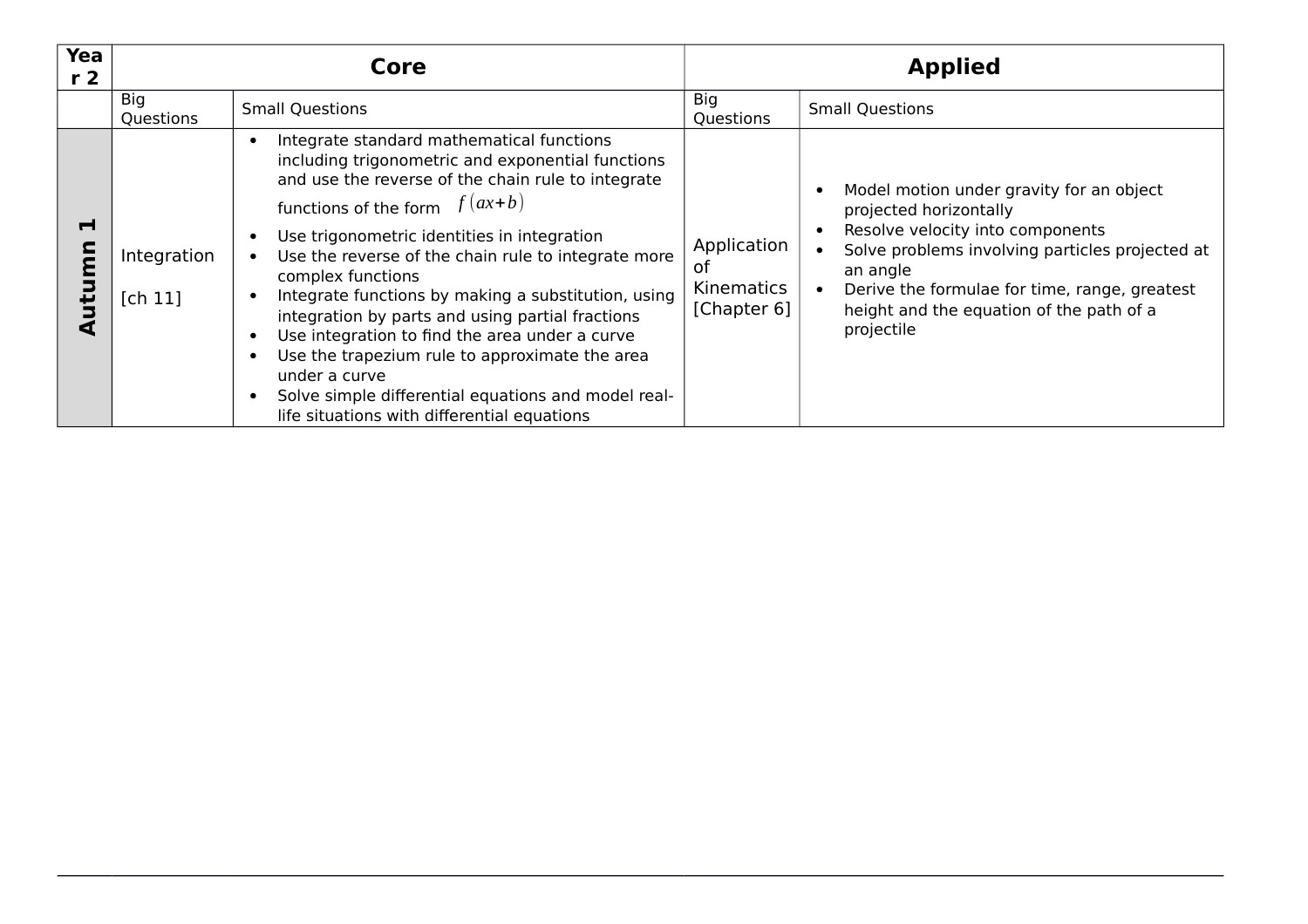|                       | Proof<br>[ch 1.1]                                                                   | Use proof by contradictions to prove true<br>statements                                                                                                                                                                                                                                                                                                                                                                                                                                                                                                                                                                                                                                                                                                                                                                                                                                                                                                                                                                                                                                                                                              | Regression<br>and<br>correlation<br>[Chapter 1] | Understand exponential models in bivariate<br>$\bullet$<br>data<br>Use a change of variable to estimate<br>coefficients in an exponential model<br>Understand and calculate the product moment<br>correlation coefficient<br>Carry out a hypothesis test for zero correlation                                                                                                         |
|-----------------------|-------------------------------------------------------------------------------------|------------------------------------------------------------------------------------------------------------------------------------------------------------------------------------------------------------------------------------------------------------------------------------------------------------------------------------------------------------------------------------------------------------------------------------------------------------------------------------------------------------------------------------------------------------------------------------------------------------------------------------------------------------------------------------------------------------------------------------------------------------------------------------------------------------------------------------------------------------------------------------------------------------------------------------------------------------------------------------------------------------------------------------------------------------------------------------------------------------------------------------------------------|-------------------------------------------------|---------------------------------------------------------------------------------------------------------------------------------------------------------------------------------------------------------------------------------------------------------------------------------------------------------------------------------------------------------------------------------------|
| $\mathbf N$<br>Autumn | <b>Functions</b><br>and<br>Modelling<br>[ch 2]<br>Series and<br>Sequences<br>[ch 3] | Understand and use the modulus function<br>$\bullet$<br>Understand mappings and functions, and use<br>$\bullet$<br>domain and range<br>Combine two or more functions to make a<br>$\bullet$<br>composite function<br>Know how to find the inverse of a function<br>graphically and algebraically<br>Sketch the graphs of the modulus functions<br>$\bullet$<br>$y= f(x) $ and $y=f( x )$<br>Apply a combination of two (or more)<br>$\bullet$<br>transformations to the same curve<br>Transform the modulus function<br>$\bullet$<br>Find the nth term of an arithmetic sequence<br>$\bullet$<br>Prove and use the formula for the sum of the first<br>$\bullet$<br>n terms of an arithmetic series<br>Find the nth term of a geometric sequence<br>$\bullet$<br>Prove and use the formula for the sum of a finite<br>$\bullet$<br>geometric series<br>Prove and use the formula for the sum to infinity<br>$\bullet$<br>of a convergent geometric series<br>Use sigma notation to describe series<br>$\bullet$<br>Generate sequences from recurrence relations<br>$\bullet$<br>Model real-life situations with sequences and<br>$\bullet$<br>series | Application<br>s of Forces<br>[Chapter 7]       | Find an unknown when a system is in<br>$\bullet$<br>equilibrium<br>Solve statics problems involving weight,<br>tension and pulleys<br>Understand and solve problems involving<br>$\bullet$<br>limiting equilibrium<br>Solve problems involving motion on a rough or<br>smooth inclined plane<br>Solve problems involving connected particles<br>that require the resolution of forces |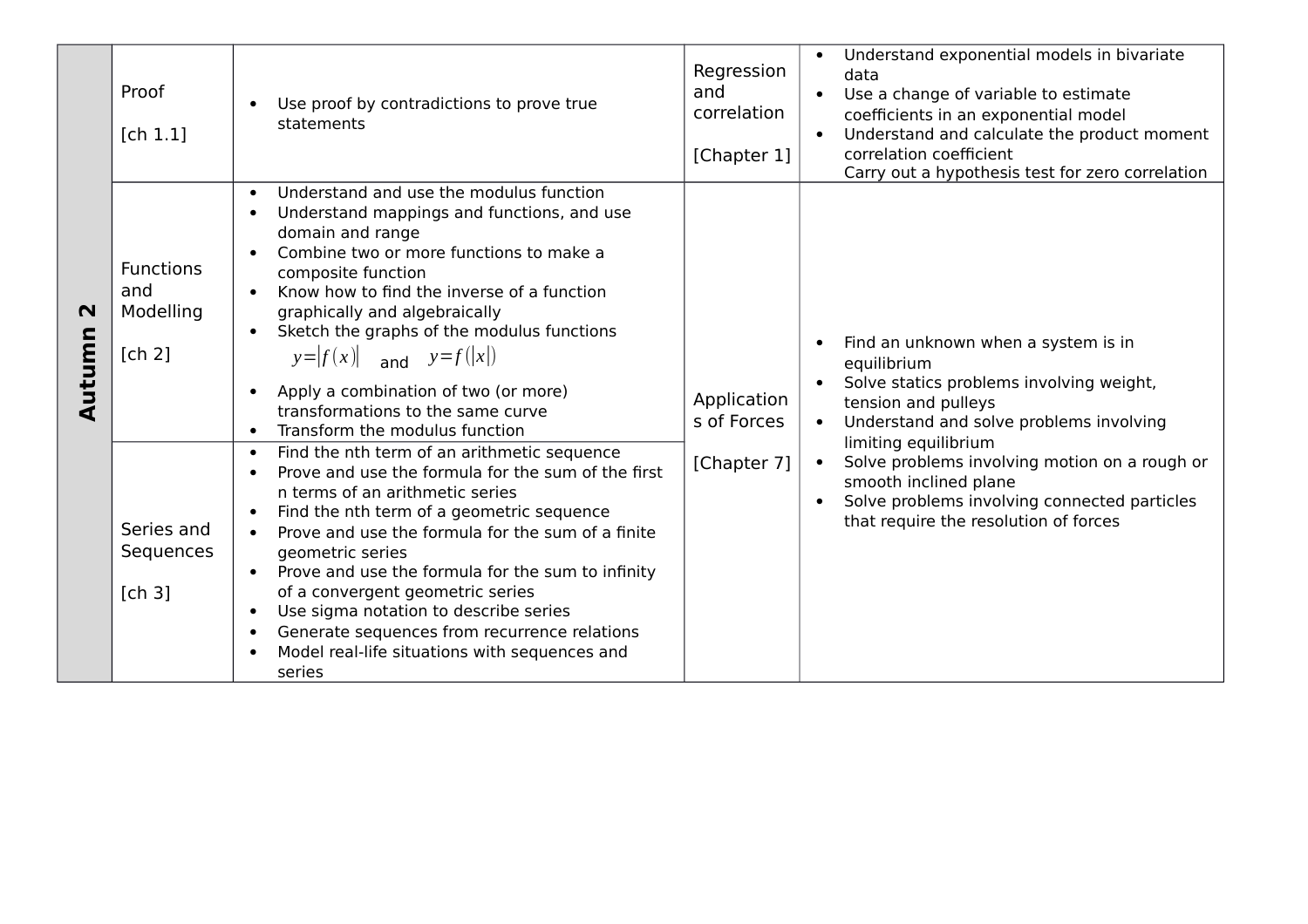|                                                    | <b>The</b><br><b>Binomial</b><br>Theorem<br>[ch 4] | $(1+x)^n$ for any rational constant n and<br>Expand<br>determine the range of values of x for which the<br>expansion is valid<br>Expand $(a+bx)^n$<br>for any rational constant n and<br>determine the range of values of x for which the                                                                                                                                                                                                                                                                                              | Probability<br>[Chapter 2]                  | Understand set notation on in probability<br>Understand conditional probability<br>Solve conditional probability problems using<br>two-way tables and Venn Diagrams<br>Use probability formulae to solve problems<br>Solve conditional probability using tree<br>diagrams |
|----------------------------------------------------|----------------------------------------------------|----------------------------------------------------------------------------------------------------------------------------------------------------------------------------------------------------------------------------------------------------------------------------------------------------------------------------------------------------------------------------------------------------------------------------------------------------------------------------------------------------------------------------------------|---------------------------------------------|---------------------------------------------------------------------------------------------------------------------------------------------------------------------------------------------------------------------------------------------------------------------------|
| $\blacksquare$<br><u>ත</u><br><u>ō</u><br><b>5</b> | Trigonometr<br>$y$ (part 2)<br>[ch 7]              | expansion is valid<br>Use partial fractions to expand fractional<br>expressions<br>Prove and use the addition formulae<br>Understand and use the double-angle formulae<br>Solve trigonometric equations using the double-<br>angle and addition formulae<br>$a\cos\theta \pm b\sin\theta$ in<br>Write expressions of the form<br>the forms $R\cos(\theta \pm \alpha)$ or $R\sin(\theta \pm \alpha)$<br>Prove trigonometric identities using a variety of<br>identities<br>Use trigonometric functions to model real-life<br>situations | <b>Further</b><br>Kinematics<br>[Chapter 8] | Work with vectors for displacement, velocity<br>and acceleration when using the vector<br>equations of motion<br>Use calculus with harder functions of time<br>involving variable acceleration<br>Differentiate and integrate vectors with respect<br>to time             |